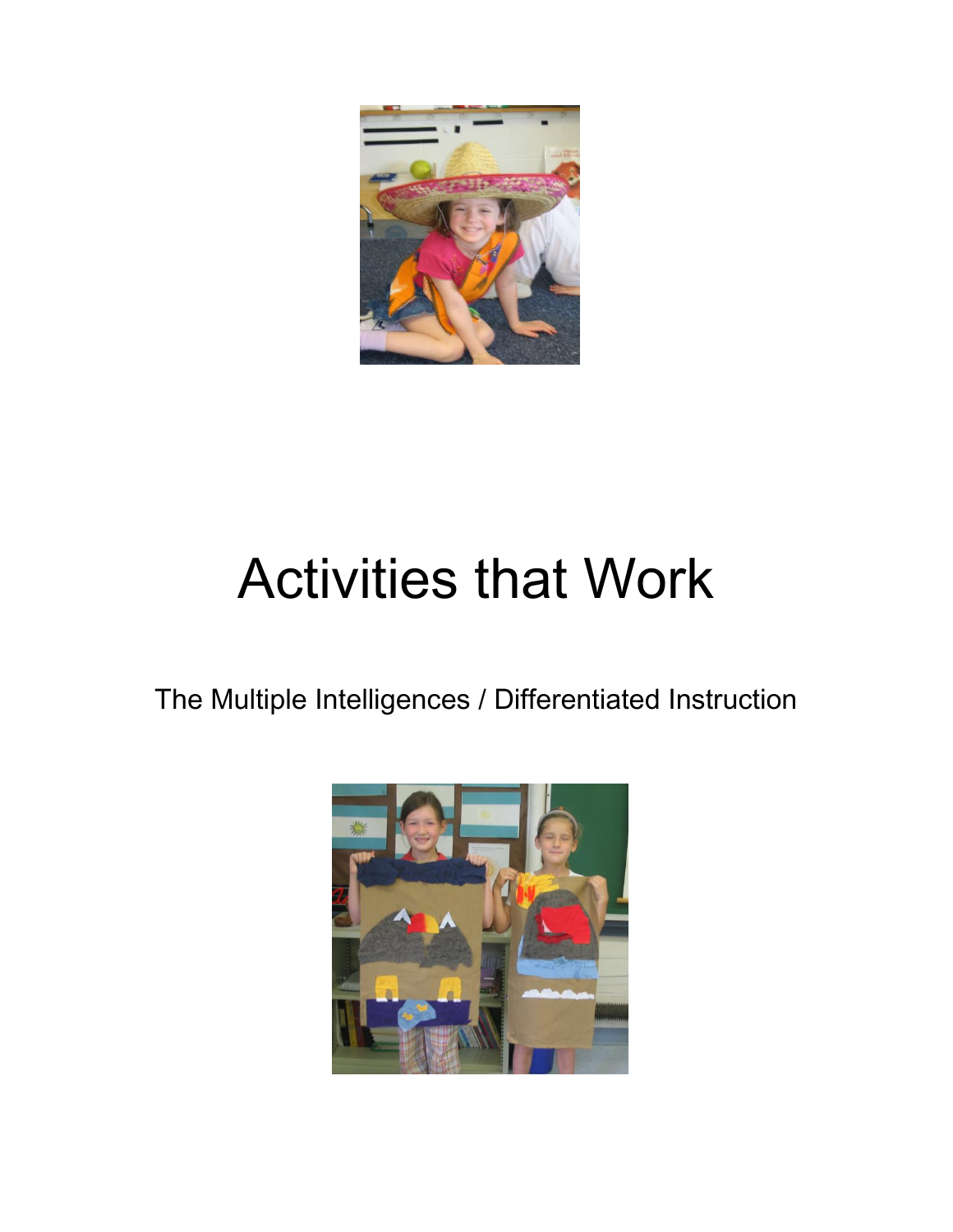Cheryl Berman Newington Public School Newington, NH cberman1953@gmail.com 603-969-0898 [www.cherylberman.com](http://www.cherylberman.com/)

# Comida/Alimentos

(naipes)

(created by grades K,1,2)

(Cards used in grades K-4)

Materials: Oak tag (cut into 4" squares) 20 cards per student Markers or crayons laminating or clear contact paper

1. teacher chooses theme of the cards (20 min /30 max.)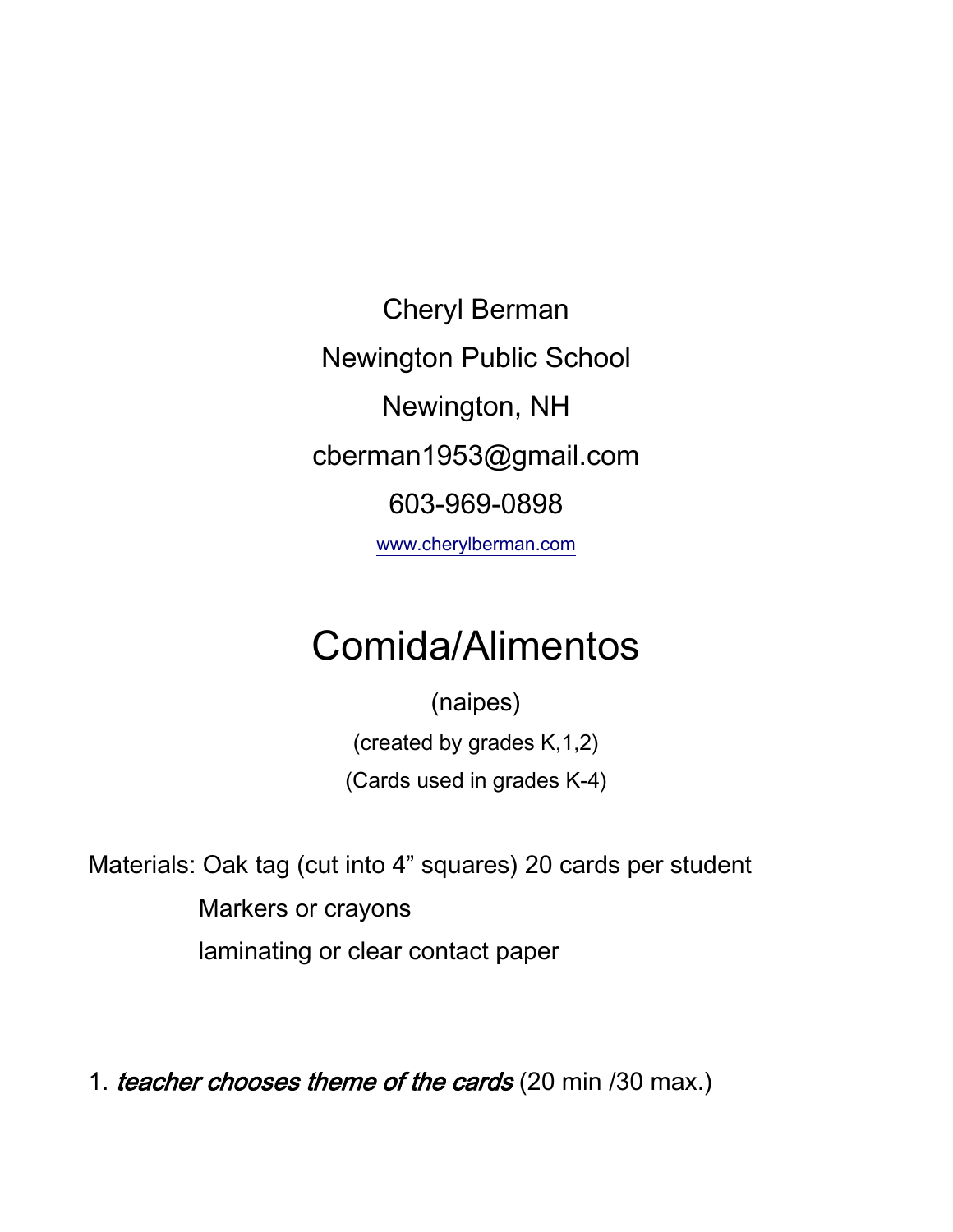- 2. students color and cut out items (learning/reviewing vocabulario como: cortar, pintar, tijeras, pegamento, creyones, papel, marcadores, lapices de color)
- 3. Sets of completed cards can be kept in small baggies or paper bags.
- 4. Games that can be played are "recuerdo", "vaya pescar", "guerra", "mata mosca" "saca uno" or just used as flash card review.

This is strictly an aural game. No spelling at this point for grades K-2.

5. As grades get higher, full sentences can be used to talk about the card that was drawn. Veo.......... Me gusta.........No me gusta............Para el desayuno como............. etc.

Multiple Intelligences include:

Kinesthetic~Linguistic~Logical Mathematical~ Interpersonal-Visual Spatial

Additional in older groups The M.I. Naturalist can be added with: De donde viene la leche? La manzana? Las verduras? Etc.

5 C's Communication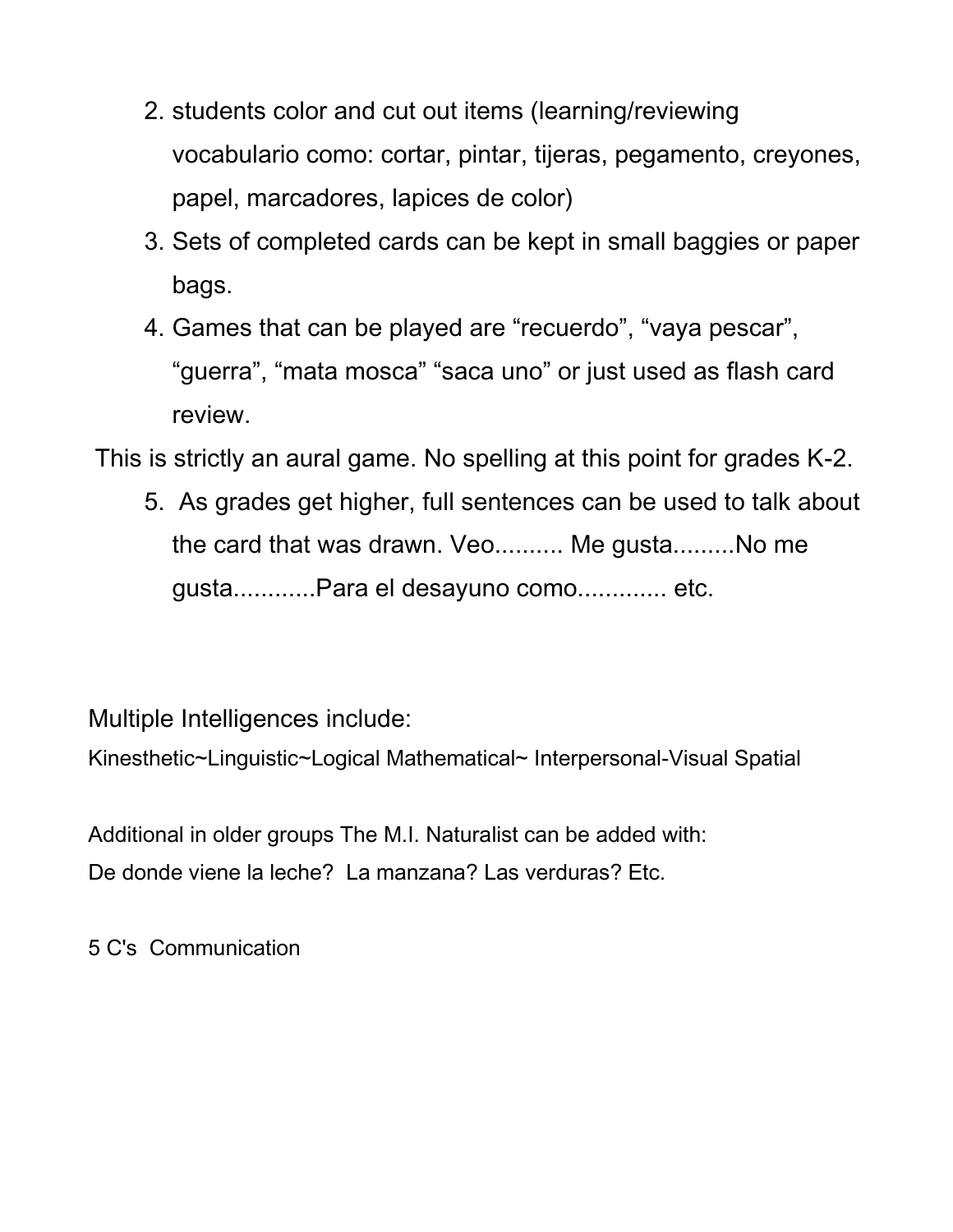# El Tiempo

(grades 5/6)

Materials: Random fabrics and/or felt-scrapes

Liquid glue, any type muslin fabric (yields 8 pieces per yard) dowels (optional) small velcro tabs or squares

- 1. Each student receives a pre-cut piece of muslin(edges stitched or glued back).
- 2. Weather conditions written on paper and students pick out of a hat for their assignment.
- 3. Scenery set in South America to tie into the cultures of the Andes.
- 4. With only scissors and glue, students create the weather card they chose. (Partnering 2 per piece will save on cost)
- 5. In preparation, discussion of weather in South American countries can be discussed e.g. opposite seasons due to equator and country locale.
- 6. Once everything is dry, velcro tabs are added to weather cards and wall hanging.
- 7. Wall hangings are put up and used daily to record the weather.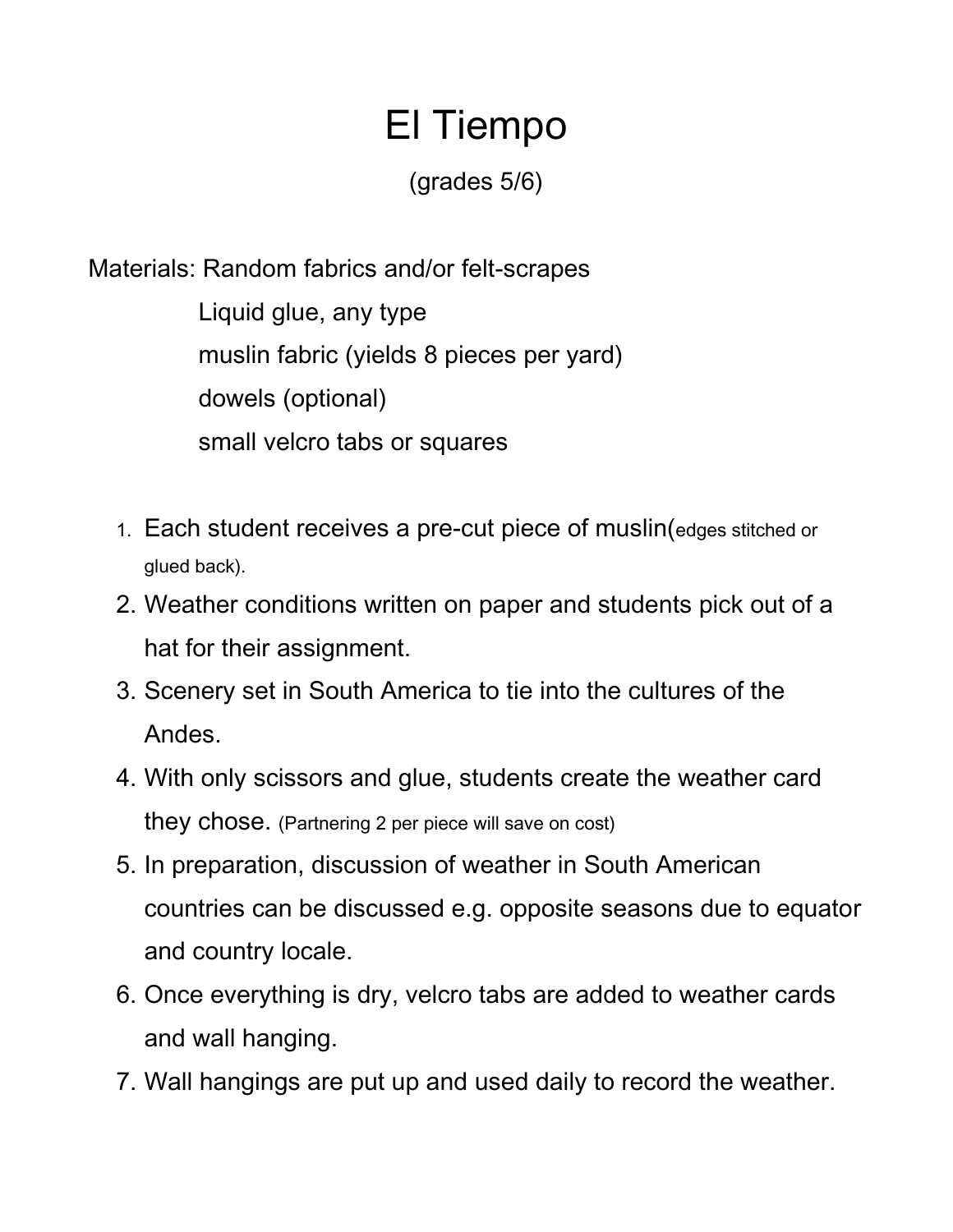Cards are kept aside in a small basket or envelope.

Multiple Intelligences include:

Kinesthetic ~ Interpersonal(cooperative learning) ~ Linguistic (presentational)~ intrapersonal(creating their own vision)  $\sim$  Naturalist (outside vocabulary)

Weather patterns are previously learned in class.

5 C's ~ Communication ~ Comparisons ~ Connections

## ¡Bob Esponja!

(grades 3 & 4)

Materials: Copy of song in Spanish Copies of coloring pages markers, colored pencils

- 1. Students learn the song,(some words have been altered) and it is sung at the beginning of each class.
- 2. Each student picks one character to create their own story.
- 3. Character is colored, cut and named by student. Creativity at it's best!
- 4. Short descriptive story is the assignment for each student.

Six sentences are written as sloppy copies by students.

5. Sentences include: Character name, age, where they live, what colors they are, what they like to eat and who is in their family.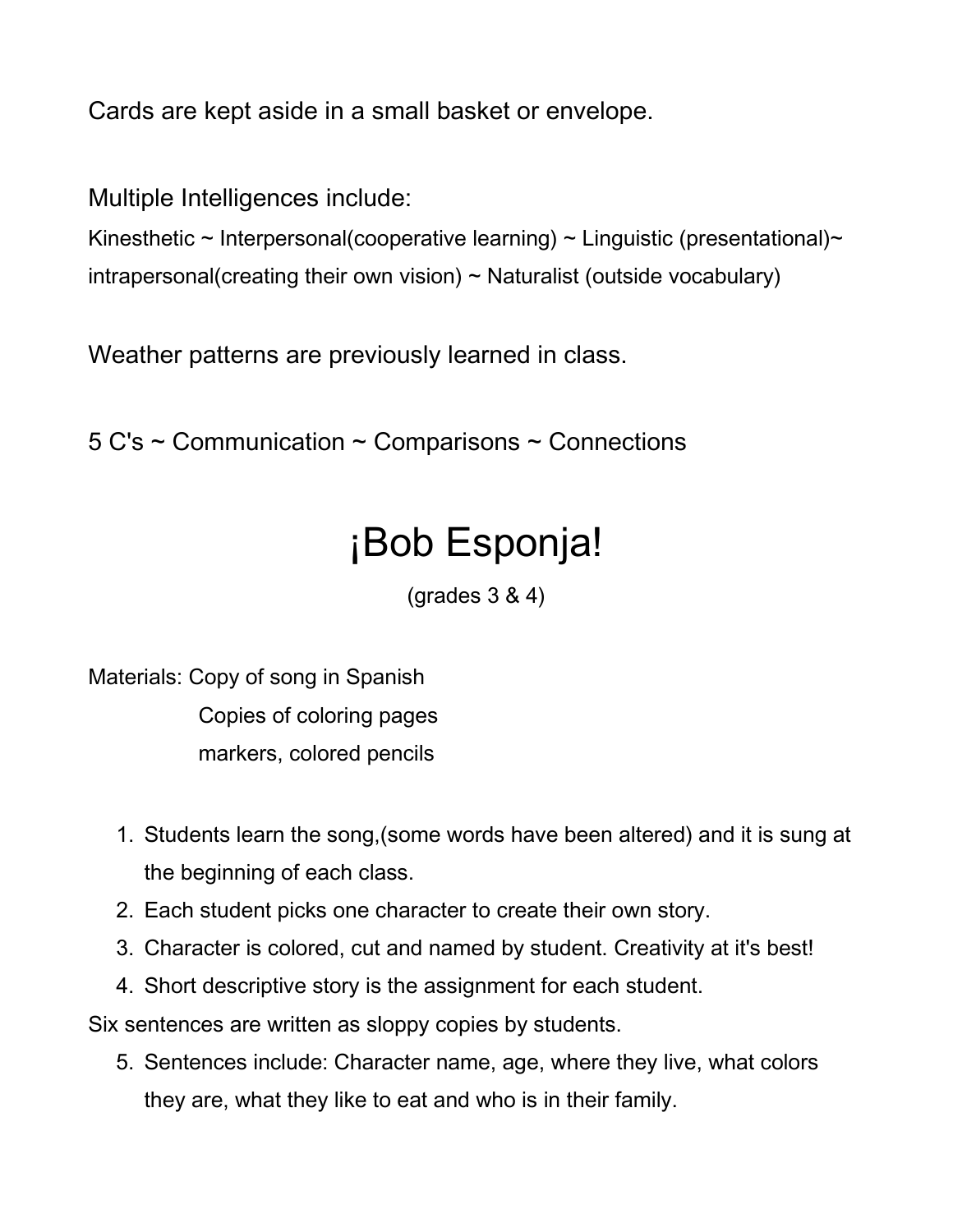- 6. When ready, students type out their assignment, print, and paste into a word bubble. (keeping in mind different margins to accommodate the bubble.
- 7. Student memorize and present their character to the class. They are videotaped with a flip camera.

Assessment is on grammar of copy, pronunciation in presenting, and on task & time frame of completion.

Teacher laminates characters and word bubble onto oak tag (optional if available.

Los Personajes:

Bob Esponja~ Patricio Estrello~Calamardo Tentáculos ~ Arenita Mejilla~ Eugenio H. Cangrejo ~ Gary el caracol ~ Sheldon J. Plancton

Multiple Intelligences include: Interpersonal  $\sim$  Intrapersonal  $\sim$  Kinesthetic  $\sim$  Musical  $\sim$  Verbal/Linguistic  $\sim$ Visual/Spatial ~ Logical/Mathematical

5 C's ~ Communication ~ Comparisons

### ¡Ya Vamos!

Board Games ~ Grades 5-8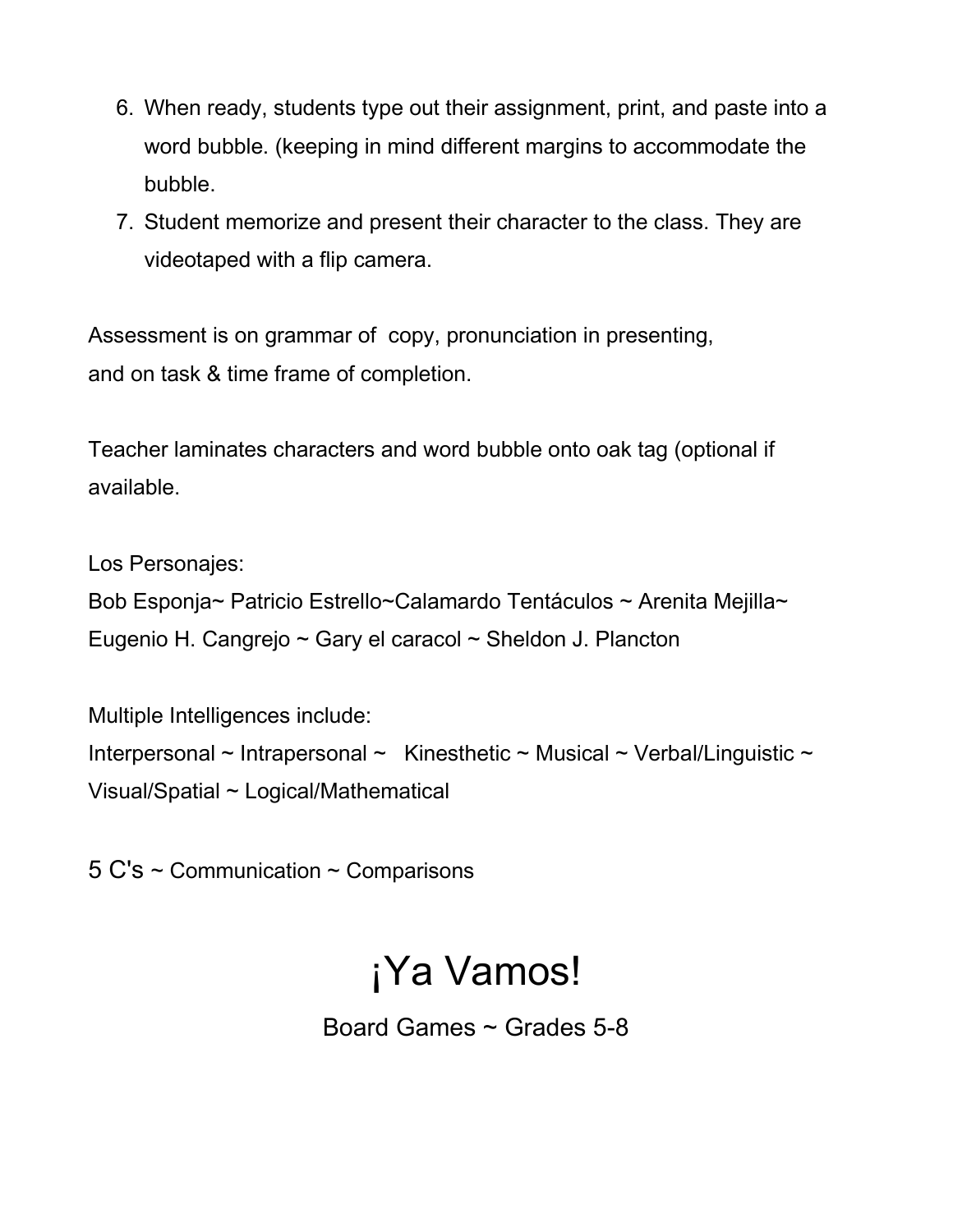Materials: BLANK copy B & W game board, oak tag,

markers, pencils, crayons, dictionaries

- 1. Teacher selects topics to choose from. (family, food,classroom, calendar, adjectives.......whatever the class has previously studies.
- 2. This project takes about 4 weeks to complete and is a partnered activity.
- 3. Board has 38 spaces. Guidelines are:
	- 1. 3 spaces are free
	- 2. 5 spaces are colors
	- 3. 10 spaces are drawings
	- 4. 10 spaces are in English
	- 5. 10 spaces are in Spanish
	- 4. Answer sheet is created with the above requirements.
	- 5. Once that has been checked and approved, coloring and drawings may begin.
	- 6. Students create 4 game pieces for their board.

Assessment is on spelling, guidelines, presentation, answer sheet and cooperative learning skills.

Multiple Intelligences include:

Verbal/Linguistic ~ Logical/Mathematical ~ Visual/Spacial ~ Bodily/Kinesthetic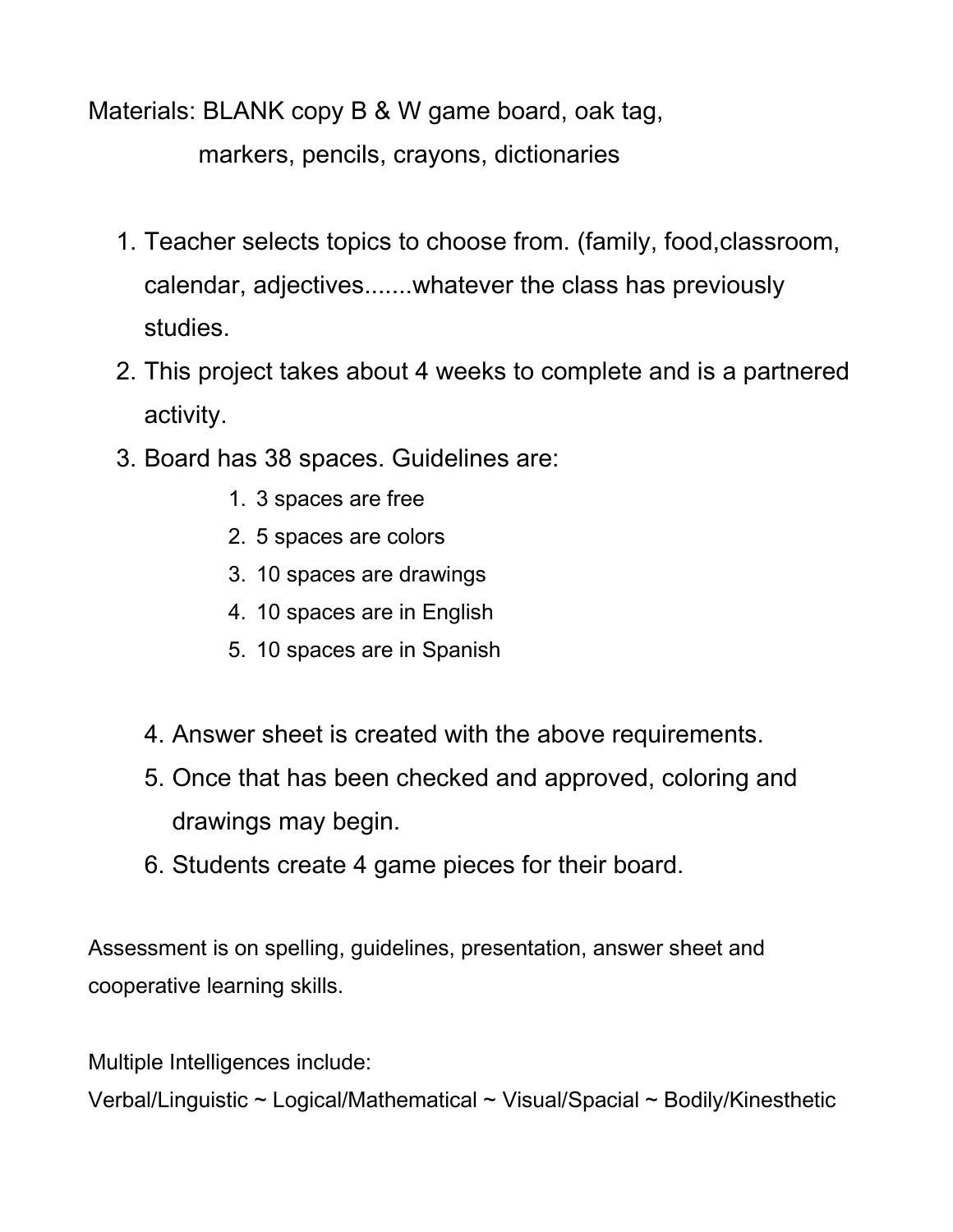and Interpersonal

\*\*\*Copies are laminated and become property of the classroom. Teacher makes copies for each student to take home.

5 C's Communication ~ Connections

# ¡Cultura y mas!

Grades 5-8

Materials: Any items collected during travel!!! store receipts, advertisements, food packages, tickets …. Spanish/English dictionaries

- 1. Laminate with contact paper or laminator.
- 2. Students learn directions, tel. #'s, addresses, shopping vocabulary, dates, currencies, items sold, emails.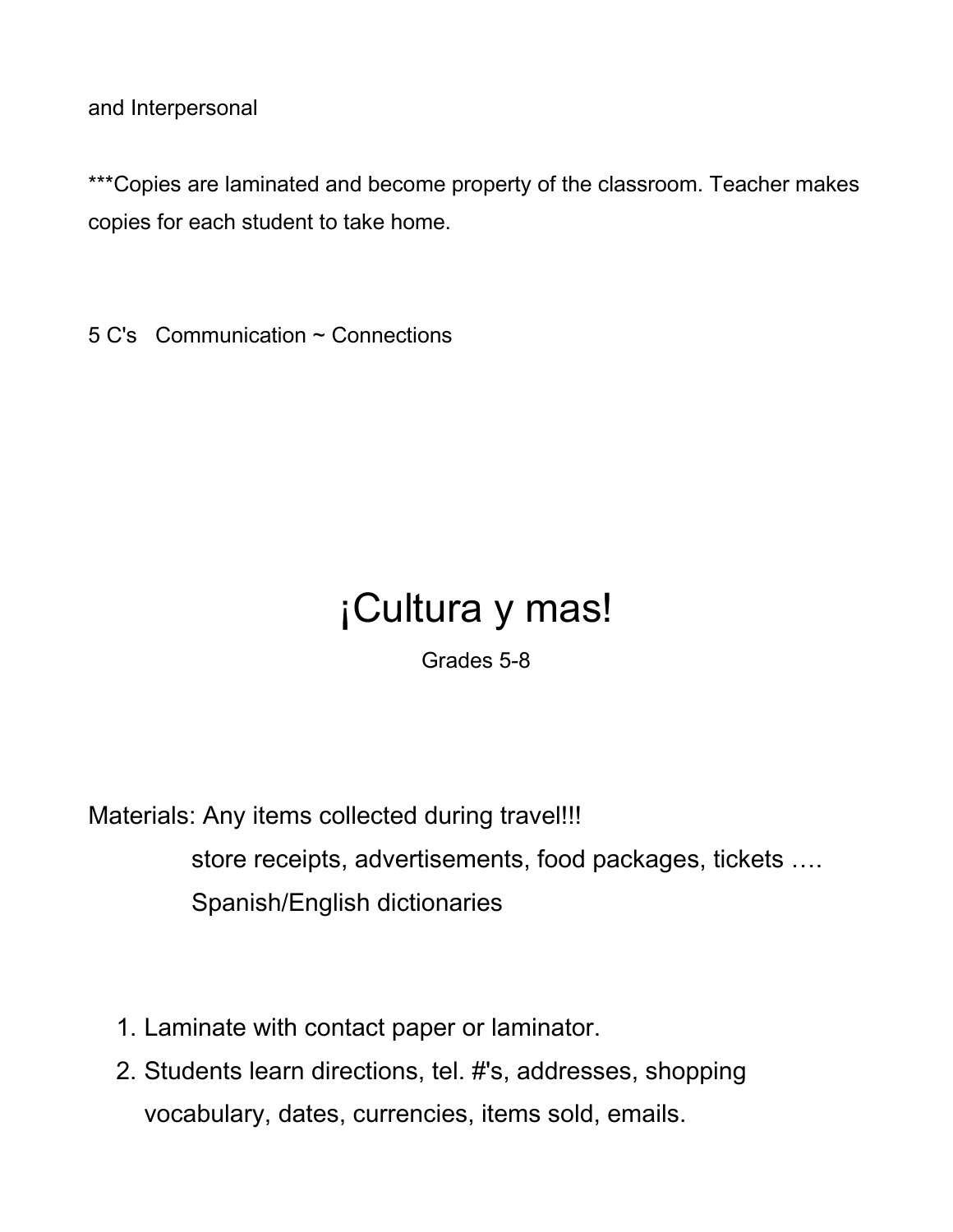- 3. Each student picks one receipt. They identify all words by making a list. They use a dictionary for those words unknown.
- 4. Teacher asks questions to the class. Great participation activity reinforcing verbal skills.
- 5. Comparisons to receipts in the USA can be discussed.

Multiple Intelligences include: Verbal/Linguistic ~ Visual/Spacial ~ Logical/Mathematical ~ Interpersonal(sharing)

#### All 5 C's engaged!

Communication, Culture, Connections, Comparisons, Communities

### Pablo Picasso

(Grades 3 & 4)(Grades k,1)

Materials: construction paper, glue, scissors

1. Students review Pablo Picasso info sheet. They highlight 5 important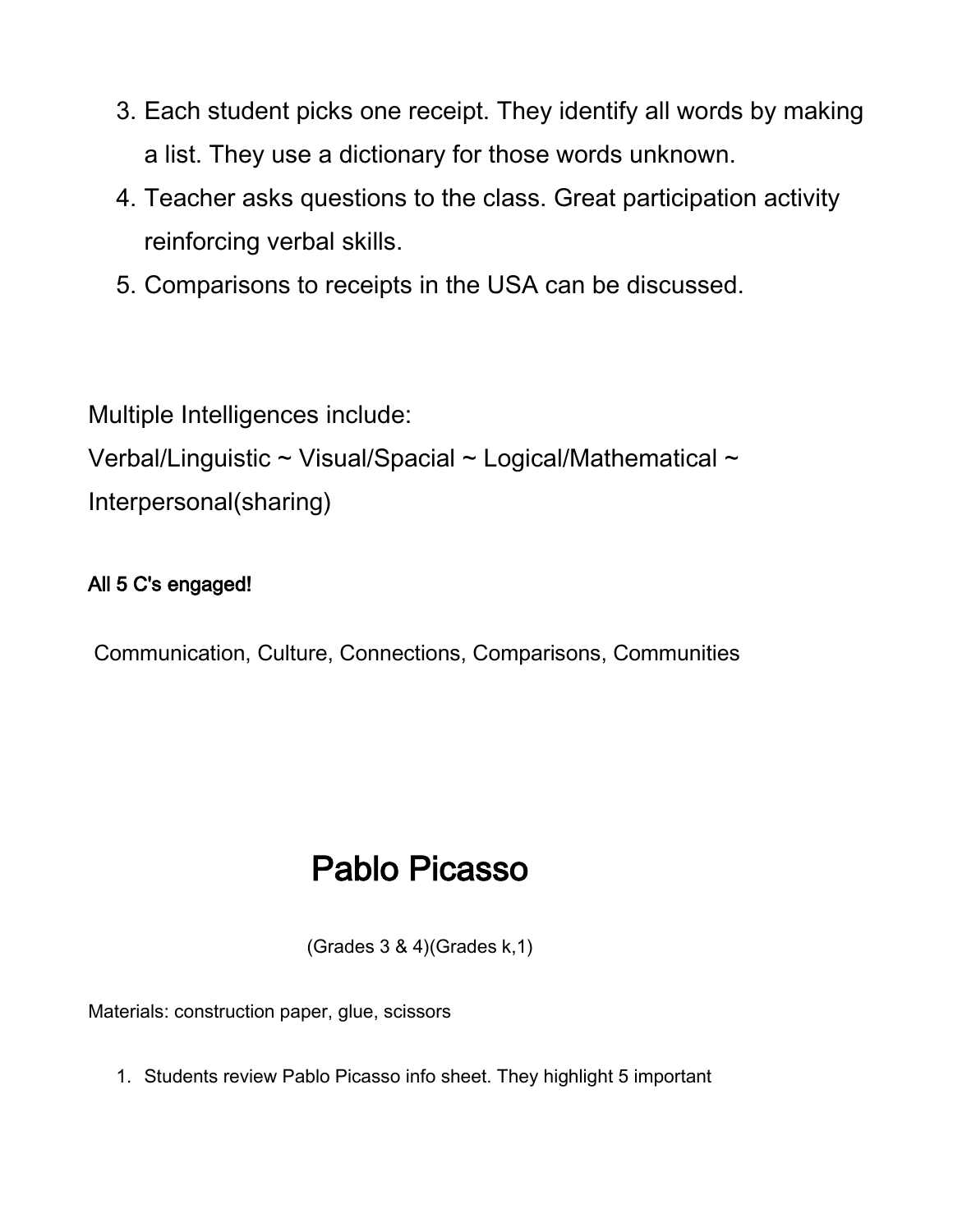facts.

- 2. Facts are selected and typed out by students then cut and mounted on colored paper.
- 3. Student view several paintings from online selection made by the teacher.
- 4. Students are partnered and asked to brainstorm, select one item to create. (a bicycle, a house, their choice!)
- 5. Using scissors, they are to create this painting with paper and geometric shapes ONLY. (no circles or ovals)
- 6. Once piece is finished, it is cut into 6 geometrical shapes and glued onto and sheet of background paper that is tri-colored by cutting and glueing.

This is a great activity to do at the beginning of the year before jumping deep into grammar. Nouns and some adjectives are discussed. Final product can be laminated and put on display.

K,1 class basically hears about Picasso and colors in a copy of a Picasso drawing to learn colors. Mounted and displayed in the classroom.

Multiple Intelligences include: Visual/Spacial ~ Interpersonal ~ Bodily/Kinesthetic ~ Logical/Mathematical

4 C's ~ Connections~ Comparisons ~ Culture ~ Communities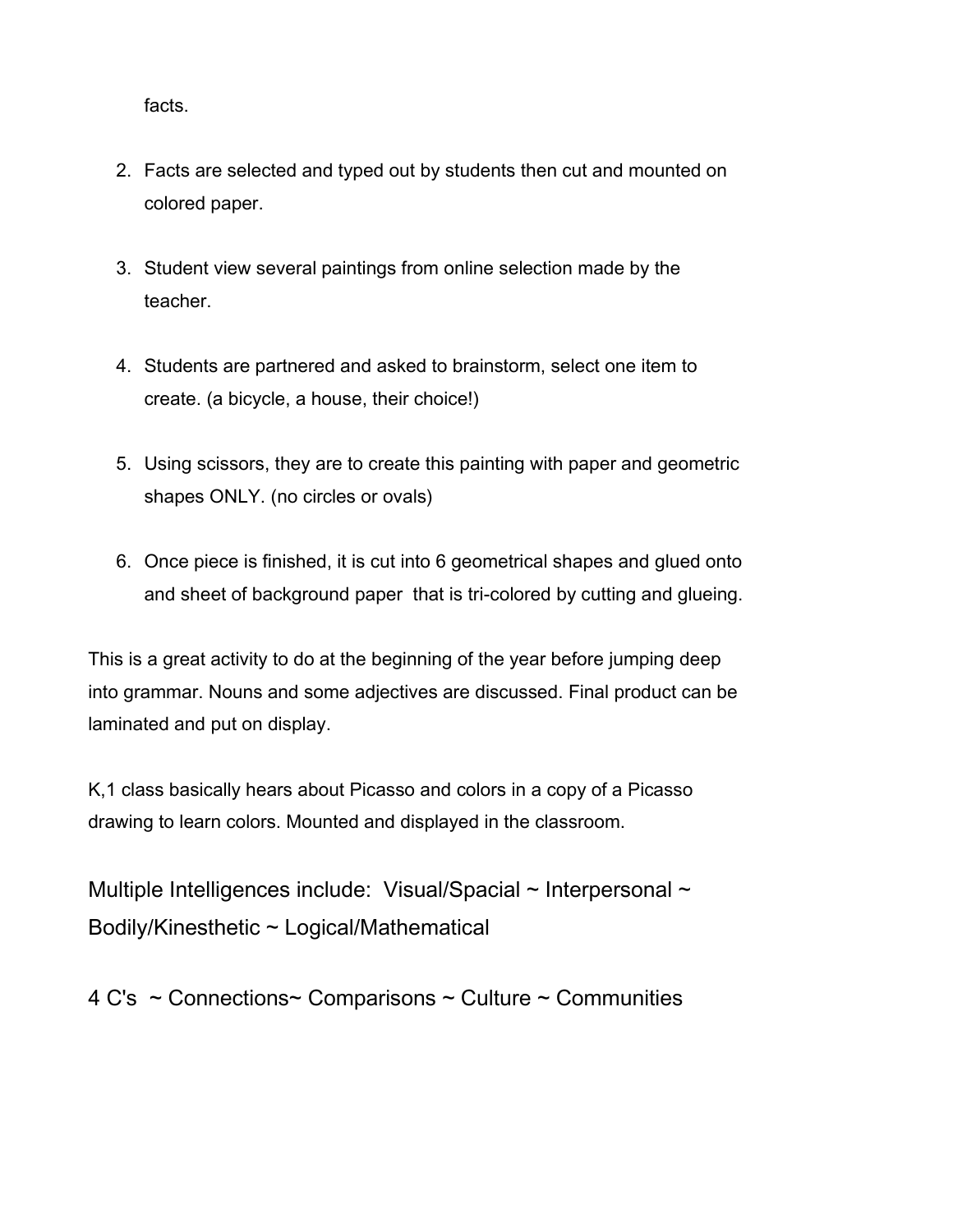

#### Día de los Muertos